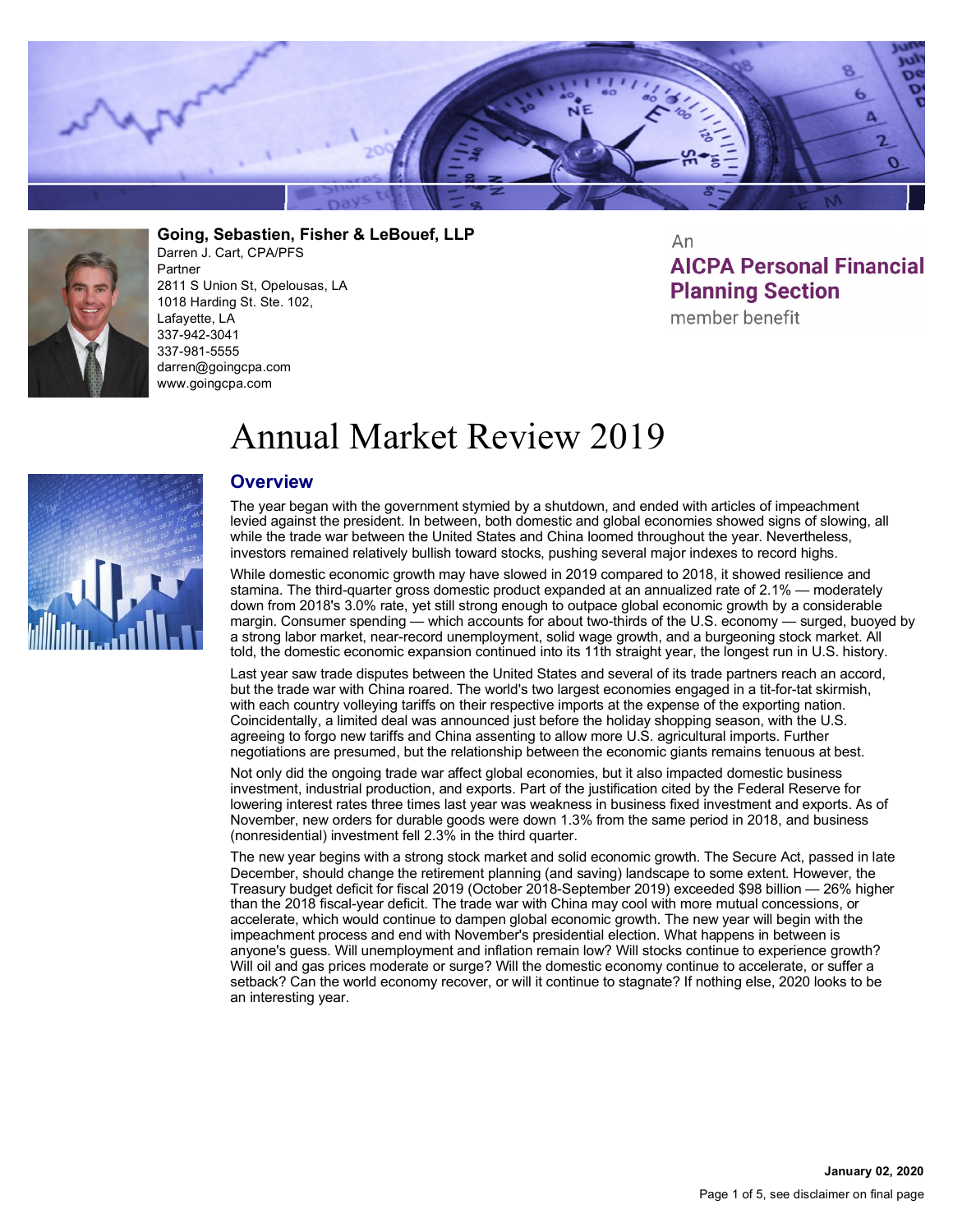

*Key Dates/Data Releases 1/2: Markit PMI Manufacturing Index 1/3: ISM Manufacturing Index 1/7: ISM Non-Manufacturing Index, international trade in*

*goods and services 1/10: Employment situation*

*1/13: Treasury budget*

*1/14: Consumer Price Index*

*1/15: Producer Price Index*

*1/16: Import and export prices, retail sales*

*1/17: Industrial production,*

*housing starts, JOLTS*

*1/22: Existing home sales 1/27: New home sales*

*1/28: Durable goods orders,*

*international trade in goods*

*1/29: FOMC meeting*

*statement*

*1/30: GDP*

*1/31: Personal income and outlays*

| Market/Index 2018 Close      |             | As of 9/30  | 2019 Close  | Month<br>Change | Q4 Change | 2019 Change |
|------------------------------|-------------|-------------|-------------|-----------------|-----------|-------------|
| <b>DJIA</b>                  | 23327.46    | 26916.83    | 28538.44    | 1.74%           | 6.02%     | 22.34%      |
| <b>Nasdag</b>                | 6635.28     | 7999.34     | 8972.60     | 3.54%           | 12.17%    | 35.23%      |
| <b>S&amp;P 500</b>           | 2506.85     | 2976.74     | 3230.78     | 2.86%           | 8.53%     | 28.88%      |
| Russell 2000                 | 1348.56     | 1523.37     | 1668.47     | 2.71%           | 9.52%     | 23.72%      |
| <b>Global Dow</b>            | 2736.74     | 3021.34     | 3251.24     | 3.18%           | 7.61%     | 18.80%      |
| Fed. Funds                   | 2.25%-2.50% | 1.75%-2.00% | 1.50%-1.75% | 0 bps           | $-25$ bps | $-75$ bps   |
| 10-year<br><b>Treasuries</b> | 2.68%       | 1.67%       | 1.91%       | 14 bps          | 24 bps    | $-77$ bps   |

Chart reflects price changes, not total return. Because it does not include dividends or splits, it should not be used to benchmark performance of specific investments.

# **Snapshot 2019**

### *The Markets*

- **Equities:** The year 2019 was a solid one for investors. A year after one of the worst fourth quarters since the Great Recession, stocks rebounded to close 2019 with several major indexes reaching record highs. During the year, investors faced a yield curve inversion for the first time since 2007, a slowing economy, and a constant barrage of positive and negative information on the trade war with China. Nevertheless, investors stayed the course for most of the year, pushing stocks to their best year since 2013.
- Each of the benchmark indexes listed here closed 2019 in fine fashion, led by the tech stocks of the Nasdaq, which gained more than 35.0%. The large caps of the Dow (23.34%) and the S&P 500 (28.88%) also fared well by year's end. The small caps of the Russell 2000 began the year on a tear, ending February up almost 17.0%. However, the small-cap benchmark index pulled back some in March but remained a steady gainer for much of the rest of the year, closing 2019 about 24.0% ahead of where it started. The Global Dow gained about 19.0% on the year despite ongoing Brexit turmoil, frequent terrorist attacks, and overall global economic weakening.
- **Bonds:** U.S. Treasury yields swung dramatically in 2019, ranging from a low of 1.43% to a high of 2.80%. Investors were a bit unnerved in March when a recession indicator — an inverted yield curve occurred for the first time since 2007. That's what happened when the yield on U.S. 10-year Treasuries fell below the yield on the 3-month note — a potential sign of an economic slowdown. However, the yield inversion was short-lived. Investors saw a steadying economy, modest inflationary pressures, and continued job growth, all of which helped ease investor concerns. Overall, the yield on 10-year Treasuries closed at 1.91%, about 77 basis points below where it began the year, as rising bond prices dragged yields lower (bond yields move in the opposite direction from bond prices).
- **Oil:** Oil prices began 2019 at \$46.54 per barrel and continued pushing higher, reaching a peak price of \$66.60 per barrel in April. During the year, oil prices fell in the summer months, averaging about \$54 per barrel. Oil prices spiked nearly 20% in September, reaching almost \$63 per barrel, only to fall back again in October. Since then, prices have climbed steadily to their year-end price of \$61.21 per barrel. Ultimately, oil prices closed 2019 with their largest yearly gain since 2016. WTI crude has climbed nearly 36% from its January opening price.
- **FOMC/interest rates:** The Federal Open Market Committee lowered interest rates three times during 2019 after raising them four times in 2018. Each time the target range decreased by 25 basis points. The first rate drop occurred in July, followed by a rate decrease in September and a final cut in October. The Committee left rates unchanged following its last meeting for 2019 in December. For the year, the target range has decreased 75 basis points, from 2.25%-2.50% to 1.50%-1.75%. Following each rate increase, the Committee noted that inflation continued to run below the Committee's target 2.0% rate, business fixed investment and exports weakened, and global economic developments were uncertain. Nevertheless, the overall view of the economy is favorable, and a higher bar will have to be met before further rate reductions are suggested.
- **Currencies:** The dollar maintained a relatively strong position throughout much of 2019. The United States Dollar Index, or DYX, which measures the U.S. dollar against the currencies of several other countries, ranged from a low of \$95.02 to a high of \$99.67, ultimately closing 2019 at \$96.92.
- **Gold:** Gold prices rose over 18% in 2019. Gold prices began the year at \$1,278.30 on January 1. Prices hit a low in May of \$1,267.30 to a high in September of \$1,566.20. The price of gold closed 2019 at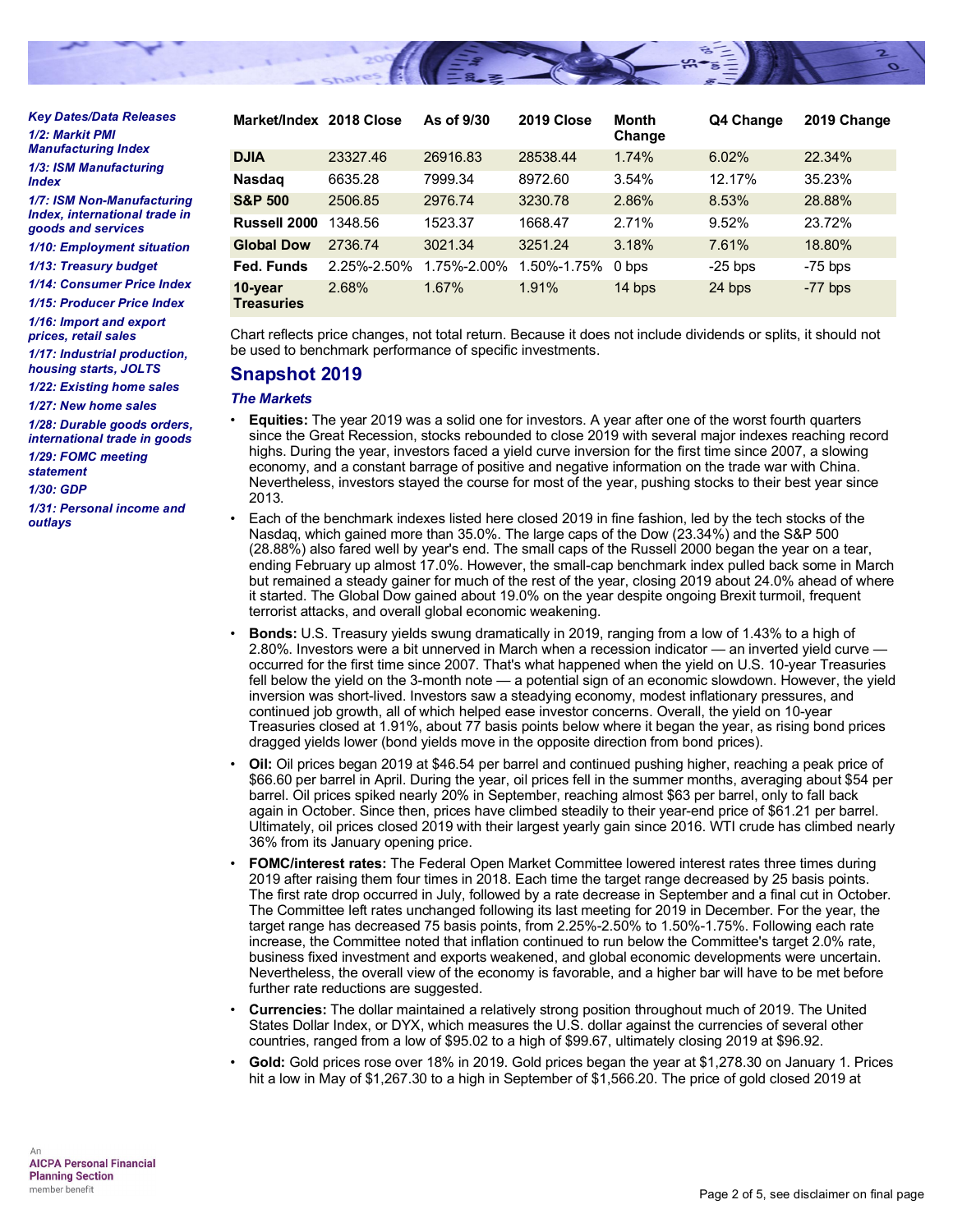

#### \$1,520.00.

## **Last Month's Economic News**

- **Employment:** The unemployment rate inched down 0.1 percentage point to 3.5% in November as the number of unemployed persons dipped from 5.86 million in October to 5.81 million in November. Total employment rose by 266,000 in November after adding 156,000 (revised) new jobs in October. The average monthly job gain through November is 180,000 (223,000 in 2018). Notable employment increases for November occurred in manufacturing (54,000), health care (45,000), professional and technical services (31,000), leisure and hospitality (45,000), and transportation and warehousing (16,000). The labor participation rate fell 0.1 percentage point to 63.2%, and the employment-population ratio remained at 61.0%. The average workweek remained at 34.4 hours for November. Average hourly earnings rose by \$0.07 to \$28.29. Over the last 12 months ended in November, average hourly earnings have risen 3.1%.
- **FOMC/interest rates:** The Federal Open Market Committee met in December for the first time since October. After dropping interest rates for the third time this year in October, the Committee elected to maintain rates at their current target range of 1.50%-1.75%. The Committee next meets January 28-29.
- **GDP/budget:** According to the third and final estimate for the third-quarter gross domestic product, the economy accelerated at an annualized rate of 2.1%, up from the second quarter's 2.0% annual growth rate. The first quarter saw an annualized growth of 3.1%. Growth in consumer spending (personal consumption expenditures), which accounts for roughly two-thirds of the GDP, slowed from 4.6% in the second quarter to 3.2%. Gross domestic income increased 2.1% in the third quarter, compared with an increase of 0.9% in the second quarter. The personal consumption expenditures price index increased 1.5% in the third quarter. November saw the federal budget deficit grow to \$208.8 billion, \$74.0 billion over October's deficit. The government spent roughly \$434.0 billion in November and had receipts of \$225.2 billion. Most of the government outlays were for Social Security (\$89 billion), Medicare (\$83 billion), and national defense (\$63 billion). Individual income taxes accounted for the majority of receipts (\$106 billion), followed by social insurance and retirement receipts (\$97 billion). Corporate income taxes accounted for a little over \$0.5 billion.
- **Inflation/consumer spending:** According to the Personal Income and Outlays report, inflationary pressures remain weak, as prices for consumer goods and services rose 0.2% in November, the same increase as in October. Prices are up 1.5% over the last 12 months. Consumer prices excluding food and energy rose 0.1% in November (0.1% in October) and are up 1.6% year-over-year. Personal income and disposable (after-tax) personal income each advanced 0.5% ahead of October's respective figures. Consumers continued to spend, as personal consumption expenditures increased 0.4% in November after expanding 0.3% the previous month.
- The Consumer Price Index climbed 0.3% in November following a 0.4% increase in October. Over the 12 months ended in November, the CPI rose 2.1%. Increases in shelter and energy were major factors in the CPI increase. Energy prices increased 0.8% on the month with gasoline up 1.1%. Prices less food and energy rose 0.2% in November, the same increase as in October. Since last October, core prices (less food and energy) are up 2.3%.
- Prices producers receive for goods and services rose 0.4% in November following a similar October jump. The index increased 1.1% for the 12 months ended in November. Producer prices less foods, energy, and trade services was unchanged in November after inching up 0.1% in October. For the 12 months ended in November, prices less foods, energy, and trade services moved up 1.3%, the smallest advance since climbing 1.3% in the 12 months ended September 2016. Prices for goods rose 0.3% in November while prices for services edged down 0.3%.
- **Housing:** The housing sector has been anything but consistent this year. After rising 1.9% in October, sales of existing homes dropped 1.7% in November. Year-over-year, existing home sales are up 2.7%. Existing home prices advanced in November to a median price of \$271,300, compared to \$270,900 in October. Existing home prices were up 5.4% from November 2018. Total housing inventory at the end of November sat at 1.64 million units (representing a 3.7-month supply), down from October's 3.9% inventory rate. After falling 0.7% in October, sales of new single-family home advanced 1.3% in November, and are 16.9% above the November 2018 estimate. The median sales price of new houses sold in November was \$330,800 (\$316,700 in October). The average sales price was \$388,200 (\$383,300 in October). Available inventory, at a 5.4-month supply, remained about the same in November as it was in October.
- **Manufacturing:** Industrial production and manufacturing production both rebounded 1.1% in November after declining in October. These sharp November increases were largely due to a bounce back in the output of motor vehicles and parts following the end of a strike at a major manufacturer. Excluding motor vehicles and parts, the indexes for total industrial production and for manufacturing moved up 0.5% and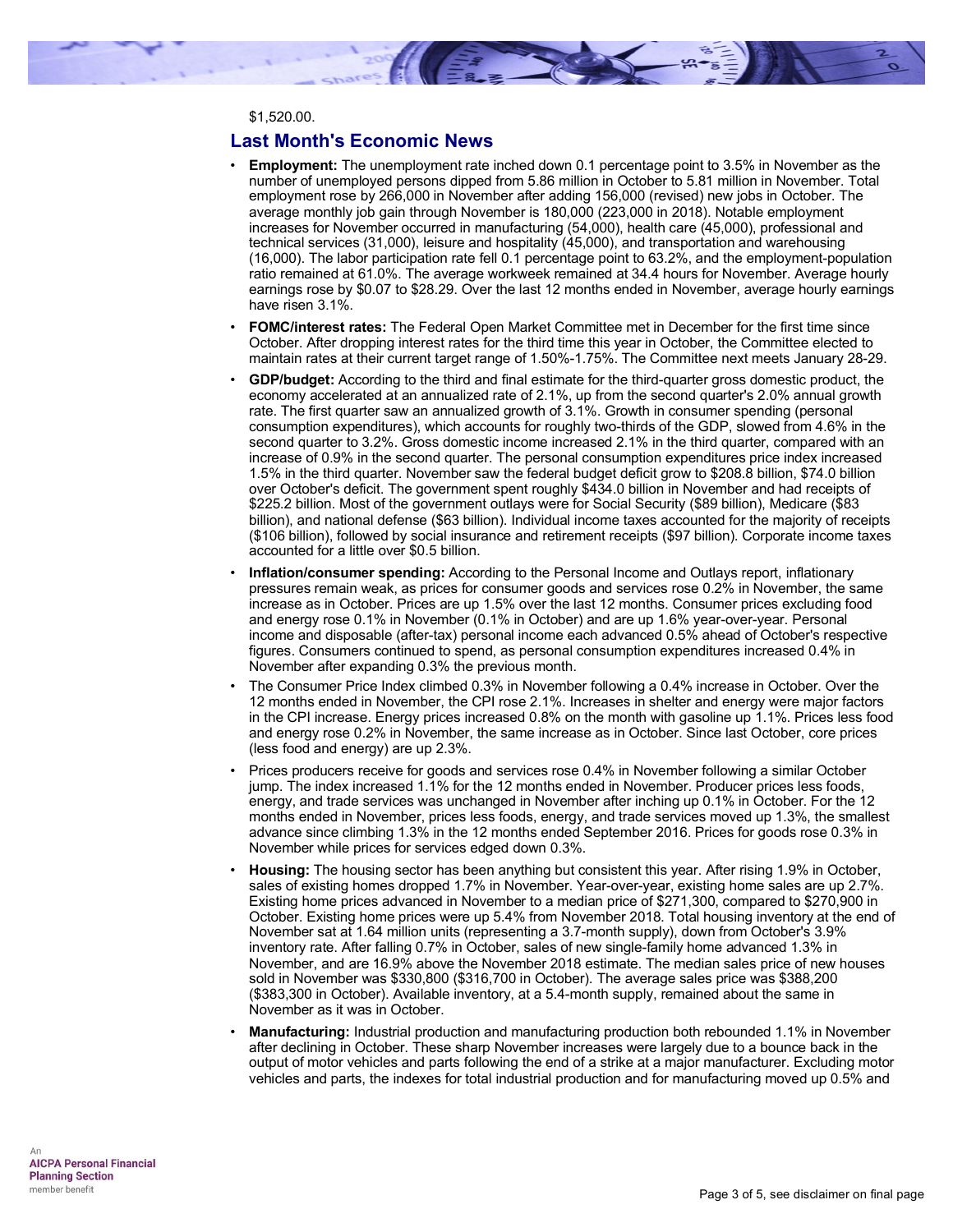0.3%, respectively. In November, mining output fell 0.2% (-0.7% in October), while utilities increased 2.9% after falling 2.4% in October. Total industrial production was 0.8% lower in November than it was a year earlier. Following an October increase, new orders for durable goods fell 2.0% in November. Excluding transportation, new orders were virtually unchanged. Excluding defense, new orders expanded by 0.8%. Helping drive the decrease in durable goods orders were retractions in defense aircraft and parts (-72.7%), nondefense aircraft and parts (-1.8%), machinery (-1.6%), and transportation equipment (-5.9%). New orders for capital goods (used by businesses to produce consumer goods) dropped 7.8% in November after climbing 3.8% in October.

- **Imports and exports:** Both import and export prices inched higher in November. Import prices rose 0.2% after falling 0.5% in the prior month, an increase largely driven by higher fuel prices. Import prices excluding fuel dropped 0.1% in November. Import prices declined 1.3% from November 2018 to November 2019. The 12-month decrease was the smallest over-the-year decline since the index fell 0.9% during the 12-month period ended May 2019. Export prices advanced 0.2% in November after declining 0.1% in October. Overall, export prices dipped 1.3% over the past year. Agricultural export prices rose 2.2% in November, while nonagricultural prices for items such as consumer goods, automobiles, and industrial supplies and materials were unchanged, but are down 1.6% during the 12 months ended in November. The latest information on international trade in goods and services, out December 5, is for October and shows that the goods and services deficit was \$47.2 billion, \$3.9 billion less than September's revised \$51.1 billion deficit. October exports were \$0.4 billion less than September exports. October imports were \$4.3 billion under September imports. Year-to-date, the goods and services deficit increased \$6.9 billion, or 1.3%, from the same period in 2018. Exports decreased less than 0.1%. Imports increased 0.2%. The advance report on international trade in goods (excluding services) revealed the trade deficit fell to its lowest level in three years in November. The international trade deficit was \$63.2 billion in November, down \$3.6 billion from \$66.8 billion in October. Exports of goods for November were \$136.4 billion, \$0.9 billion more than October exports. Imports of goods for November were \$199.6 billion, \$2.7 billion less than October imports.
- **International markets:** British Prime Minister Boris Johnson's Conservative Party scored a resounding electoral victory in last month's parliamentary elections, likely securing Britain's exit from the European Union. The gross domestic product for Great Britain rose 0.4% in the third quarter, lifting the annual economic expansion to 1.1%. In what is claimed as support for more open trade globally, China agreed to cut import tariffs on frozen pork, pharmaceuticals, and some high-tech components beginning January 1, 2020.
- **Consumer confidence:** Consumer confidence fell again in December for the second consecutive month. The Conference Board Consumer Confidence Index® registered 125.5 in December, down from 126.8 in November. The Present Situation Index — based on consumers' assessment of current business and labor market conditions — increased from 166.6 to 170.0. The Expectations Index — based on consumers' short-term outlook for income, business and labor market conditions — decreased from November's 100.3 to 97.4 in December.

# **Eye on the Year Ahead**

Economic growth slowed in 2019, but not enough to prompt investors to avoid stocks. Fears of a global economic slowdown continuing into 2020 may affect the U.S. economy as well. The housing market hasn't picked up the pace and is generally lagging behind other economic mainstreams. Ongoing global trade negotiations between the United States and China should bode well for the U.S. and global economies. Ultimately, our economy, equity markets, and standing in the world depends on the outcome of the impeachment proceedings and November's presidential election.

*Data sources: Economic: Based on data from U.S. Bureau of Labor Statistics (unemployment, inflation); U.S. Department of Commerce (GDP, corporate profits, retail sales, housing); S&P/Case-Shiller 20-City Composite Index (home prices); Institute for Supply Management (manufacturing/services). Performance: Based on data reported in WSJ Market Data Center (indexes); U.S. Treasury (Treasury yields); U.S. Energy Information Administration/Bloomberg.com Market Data (oil spot price, WTI Cushing, OK); www.goldprice.org (spot gold/silver); Oanda/FX Street (currency exchange rates). News items are based on reports from multiple commonly available international news sources (i.e. wire services) and are independently verified when necessary with secondary sources such as government agencies, corporate press releases, or trade organizations. All information is based on sources deemed reliable, but no warranty or guarantee is made as to its accuracy or completeness. Neither the information nor any opinion expressed herein constitutes a solicitation for the purchase or sale of any securities, and should not be relied on as financial advice. Past performance is no guarantee of future results. All investing involves risk, including the potential loss of principal, and there can be no guarantee that any investing strategy will be successful.*

*The Dow Jones Industrial Average (DJIA) is a price-weighted index composed of 30 widely traded*